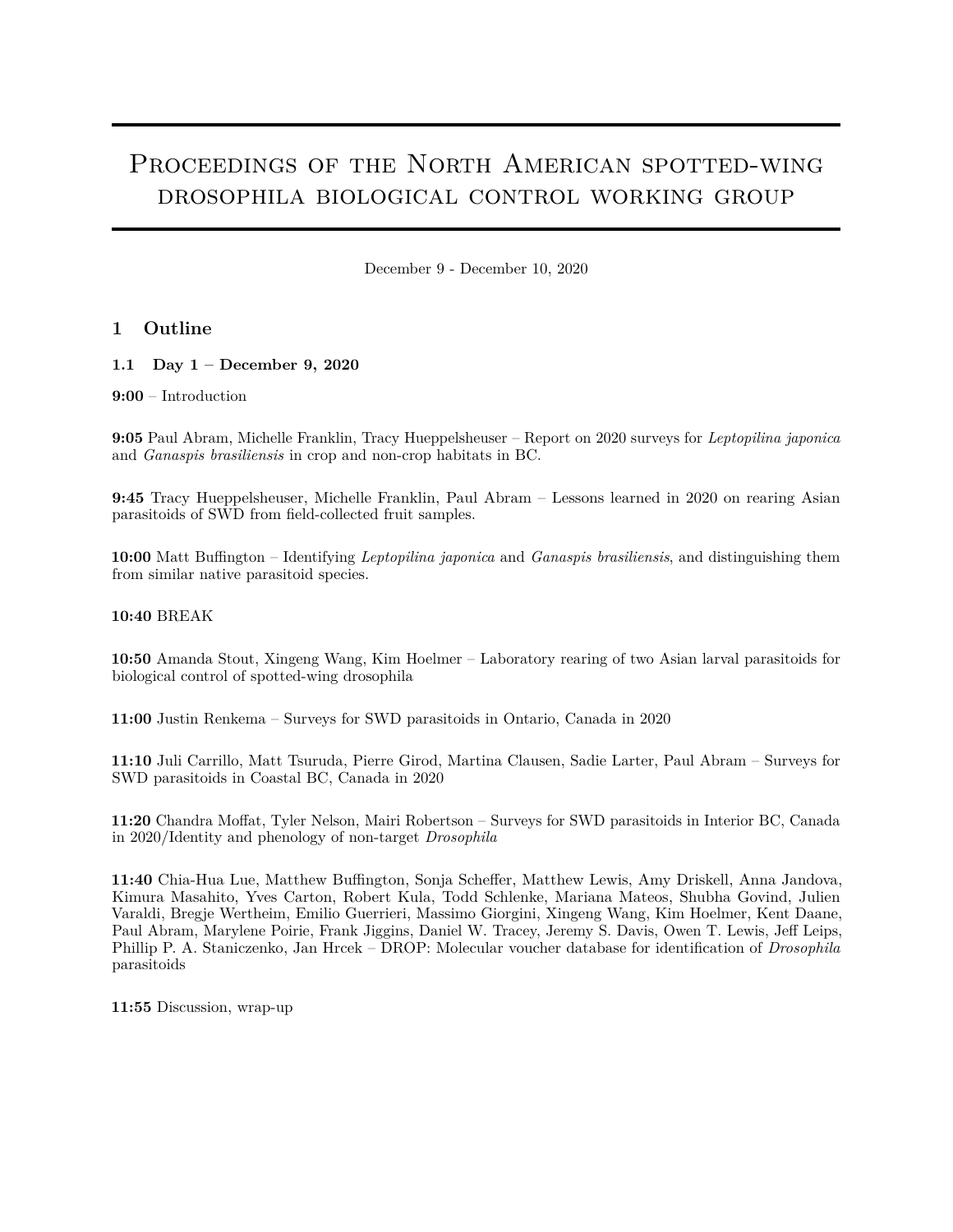# **1.2 Day 2 – December 10, 2020**

## **9:00** Introduction

**9:05** Marianna Szucs – Surveys for SWD parasitoids in Michigan and experimental evolution on native parasitoids

**9:15** Jana Lee – Releases of *Muscidifurax* and *Pachycrepoideus* in Oregon

**9:25** Michael Culshaw-Maurer – The potential for enemy risk effects to play a role in biological control of SWD

**9:40** Jade Sherwood, Paul Abram – Preliminary evidence for enemy risk effects on SWD from *Leptopilina japonica*

**9:50** Kent Daane, Brian Hogg, Xingeng Wang, Kim Hoelmer – Update on petition for *Ganaspis brasiliensis*; releases of pupal parasitoids in California.

## **10:30** BREAK

## **10:40** Discussion

- What are our expectations for the contribution of Asian larval parasitoids to SWD suppression in an IPM context?
- What do we still need to know about non-target effects of *G. brasiliensis* and *L. japonica*?
- Plans for future releases or redistributions of *G. brasiliensis* or *L. japonica*?
- The future of SWD pupal parasitoid releases
- Coordinating multi-group survey efforts and developing a survey methodology paper
- Identifying knowledge and research gaps, coordinating future research efforts
- Proposed common names for *L. japonica* and *G. brasiliensis*
- Future working group meetings, incorporation as an IOBC-NRS working group
- Next meeting in Spring 2021: Proposed topic SWD predators, pathogens, and symbionts.

# **2 Abstracts**

# **2.1 Day 1 – December 9, 2020**

# **Report on 2020 surveys for** *Leptopilina japonica* **and** *Ganaspis brasiliensis* **in crop and non-crop habitats in BC**

## **Paul Abram**, Michelle Franklin, Tracy Hueppelsheuser

Two Asian larval parasitoids of the invasive fruit pest spotted-wing drosophila, *Drosophila suzukii* (Diptera: Drosophilidae) (SWD) were recently found to have established in British Columbia, Canada. In 2020, we conducted the first study of the ecology of these two parasitoids, *Ganaspis brasiliensis* and *Leptopilina japonica* (Hymenoptera: Figitidae) in their new North American range. We measured parasitism levels of SWD by these parasitoids across several crop and non-crop host plants at multiple crop and non-crop field sites throughout the growing season. We found that, in unmanaged habitats, the two parasitoids are well established and abundant in British Columbia and have re-formed a close association with SWD across the diverse array of host plants it attacks over the course of the season in their new geographic range. Interestingly, parasitism was often absent or very low in the time period immediately following the colonization of a host plant whose fruit had recently ripened. Parasitism was very low in crop fields, even when it was present in adjacent non-crop host plants at the same site. In 2020, we also conducted a pilot study to harvest SWD pupae from dropped and fresh fruit in a blackberry field. Here, we found that: (i) there is proportionally more parasitism of SWD by *G. brasiliensis* (vs. *L. japonica*) in fresh fruit; (ii) both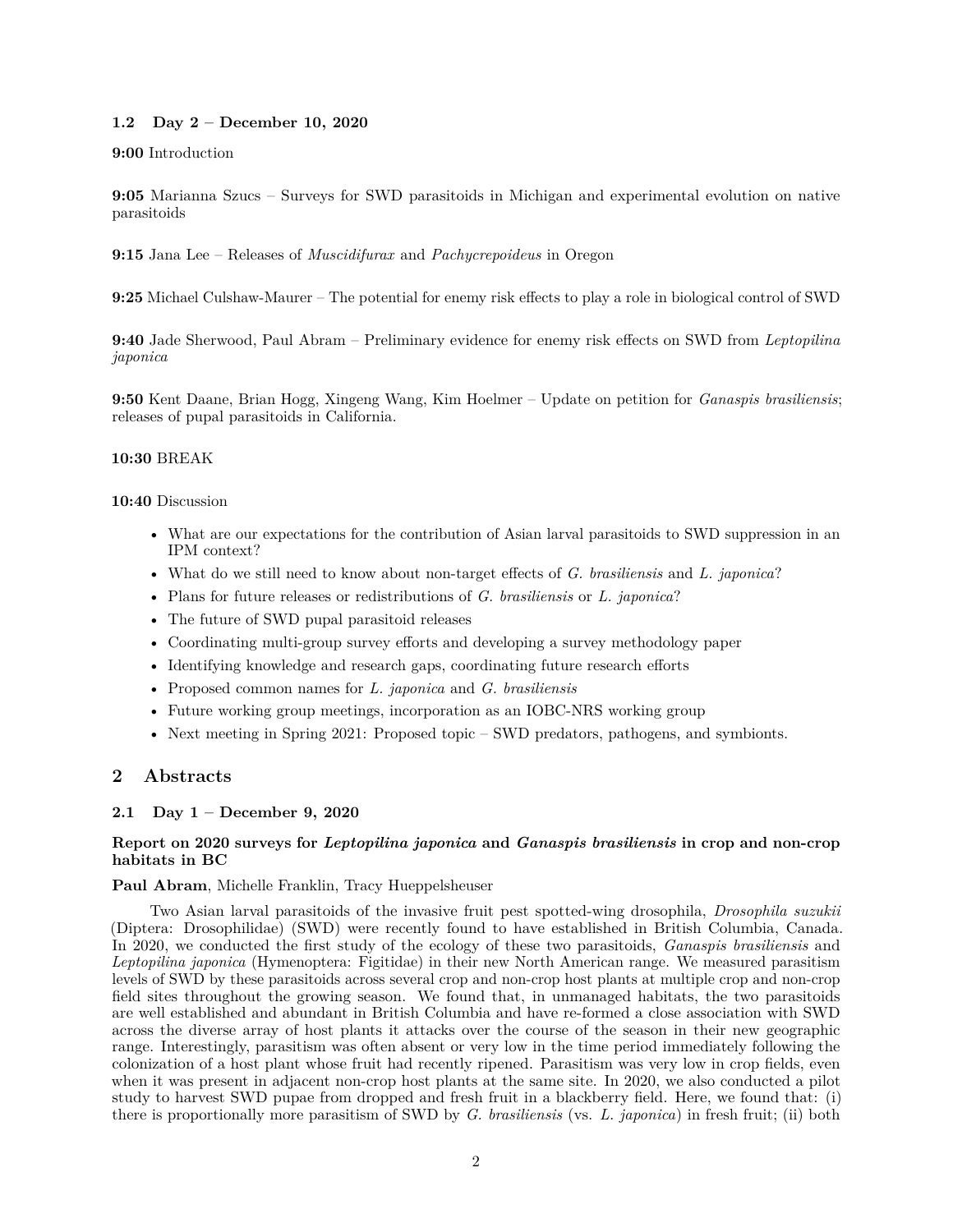parasitoid species often emerged from single fruit; and (iii) parasitism within individual fruit rarely exceeded 80%, implying that some proportion of SWD larvae within each fruit may be able to escape parasitism. Based on host pupal morphology, we also confirmed that an as-yet unidentified Asobara sp. is in fact attacking SWD larvae in BC.

#### **Lessons learned in 2020 on rearing Asian parasitoids of SWD from field-collected fruit samples**

**Tracy Hueppelsheuser**, Michelle Franklin, Paul Abram

Below is a brief overview of the presentation:

- Highlighted goals of the project previously discussed at spring 2020 meeting
- Provided an update on the sampling protocol outlined in spring 2020 meeting and highlighted successful methods and those that required fine tuning
- Briefly described results from Red Elderberry (*Sambucus*) and Himalayan Blackberry (*Rubus*): emergence pattern from fruit showed SWD emergence peak first, followed by male  $\neg L$ . *japonica*, then female *L. japonica* and male *G. brasiliensis*, and finally female *G. brasiliensis*
- Remarks after first season of sampling:
	- **–** Keep samples for >6 weeks
	- **–** Plan for high emergence in August and September
	- **–** Limit sampling of overripe fruit

# **Identifying** *Leptopilina japonica* **and** *Ganaspis brasiliensis***, and distinguishing them from similar native parasitoid species**

# **Matt Buffington**

Identifying natural enemies of spotted-wing drosophila is critical to slow the spread of the species across North America. Further, as foreign exploration and host range testing for natural enemies increases, the identification of native vs foreign natural enemies becomes even more critical. Here I review the basic morphology and biology of the eucoilines *Leptopilina japonica* (the ronin wasp) and *Ganaspis brasiliensis* (the samba wasp). Key features of these wasps are morphological variation on the scutellum and metapleuron; basic diagnostics of males and females are provided, and distinguishing these two species from *Leptopilina heterotoma* and *Ganaspis xanthpoda* were discussed. The presentation was concluded with general discussion of these genera, as well as the braconid *Asobara*. The basic collection data for specimens was summarized, and an organized plan to collect and submit specimens to the National Insect Collection was agreed upon.

## **Laboratory rearing of two Asian larval parasitoids for biological control of spotted-wing drosophila**

## **Amanda Stout**, Xingeng Wang, Kim Hoelmer

spotted-wing drosophila, *Drosophila suzukii* or SWD, is a major crop pest species in North America and Europe. SWD is unique in that it can attack ripening, rather than decaying fruit, unlike other species of fruit flies. Several parasitic species of wasps have been investigated and selected as an effective biological control agent for SWD. Two larval parasitoids, *Ganaspis brasiliensis* and *Leptopilina japonica*, have been selected as the most effective.

In this presentation, rearing methods for both parasitoids on artificial diet will be discussed. Both parasitoids have been effectively mass reared on artificial diet mixed with blueberry using simple laboratory equipment and temperature chambers. Adults parasitoids are then stored in small tubes for mating, long term storage, and shipment.

## **Surveys for SWD parasitoids in Ontario, Canada in 2020**

## **Justin Renkema**

Below is a brief overview of the presentation: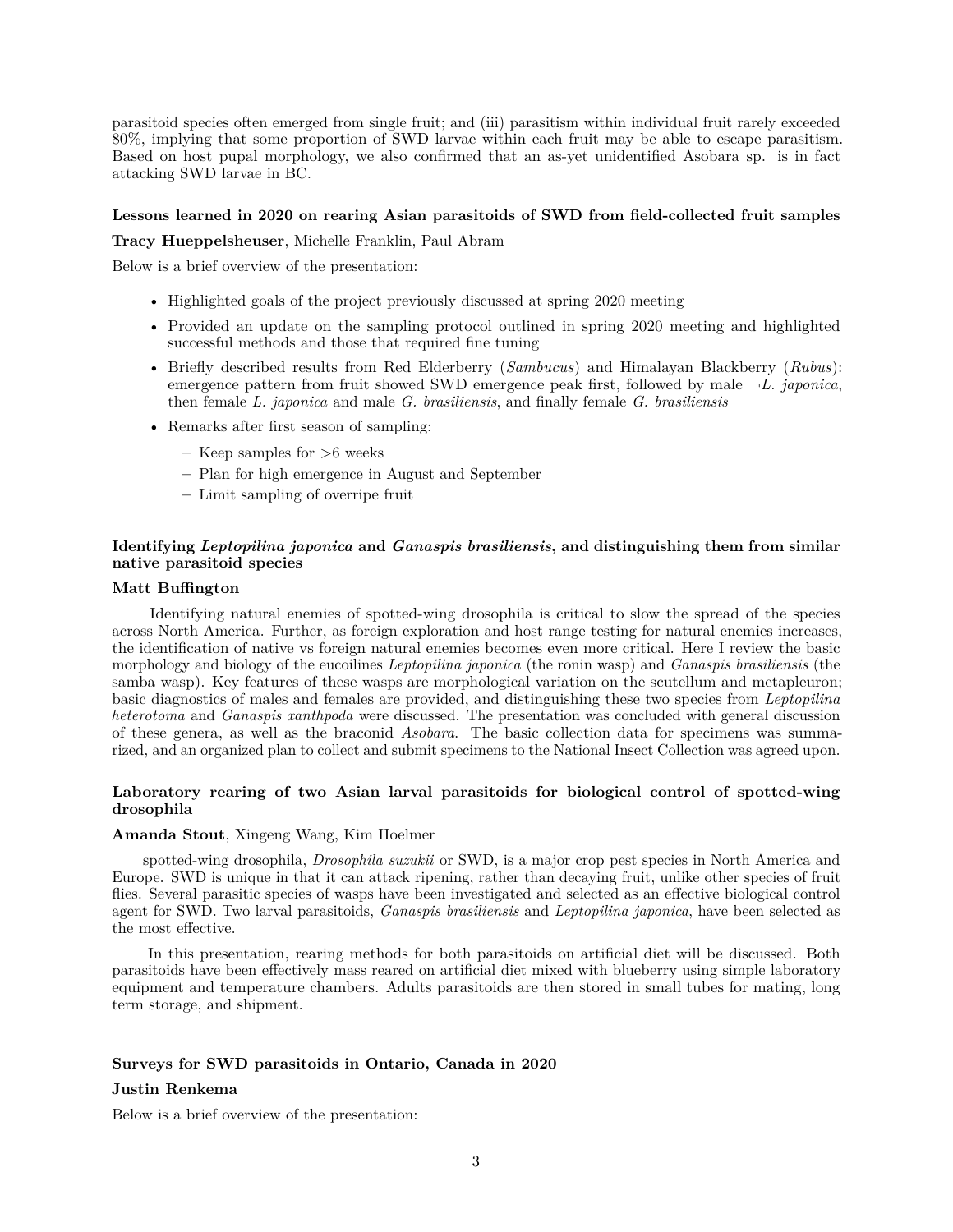- Sampled fruit from six sites in the Niagara Region and Norfolk County
- Recorded no parasitoids emerging from sampled fruits following protocols from P.K. Abram & T. Hueppelsheuser
- High SWD numbers in blackberry collections (100s) and few in other fruits collected  $(\leq 10)$

#### **Surveys for SWD parasitoids in Coastal BC, Canada in 2020**

**Juli Carrillo**, Matt Tsuruda, Pierre Girod, Martina Clausen, Sadie Larter, Paul Abram

Our research is conducted at two locations: the organic University of British Columbia (UBC) farm in Vancouver that is geographically isolated from the rest of the berry production and in Delta at growers' fields following conventional methods.

At UBC, we sampled weekly from July to December on crop (blueberry) and non-crop plants (Himalayan blackberry, wild raspberry, thimbleberry or snowberry). In total, 9,382 spotted-wing drosophila (SWD) and 1,912 parasitoids emerged. Overall, more *Leptopilina* sp. were caught than *G. brasiliensis*. We also retrieved few *Asobara* sp. and *Pachycrepoideus vindemmiae*. An interesting result is the presence of the latter on snowberry in November. In strawberry production at UBC, experimental alleys with intercrop plants were evaluated (sweet alyssum vs. control: rye grass/clover) in order to mitigate SWD infestation. Ripe strawberries were sampled weekly in June/July. In total, 3,350 SWD and 192 parasitoids emerged (140 *Leptopilina* sp., 38 *G. brasiliensis*, 4 *Asobara* sp. and 6 *P. vindemmiae*). Our analysis showed no statistical difference between the control and sweet alyssum treatments in the average number of SWD or parasitoids per fruit.

In Delta, non-crop hosts plants were sampled within different habitat amendments adjacent to agricultural sites. In total, 2,878 SWD and 64 parasitoids were identified (25 *Leptopilina* sp., 28 *G. brasiliensis* and 12 *P. vindemmiae*).

In conclusion, we are confirming first records of *Ganaspis brasiliensis* on coastal B.C. Overall, Himalayan blackberry seems to be the favourite non-crop host plant. For 2021, we will keep sampling berries and monitor parasitoids spread. For intercropping we will evaluate the impact of other plants. Finally, we will test the efficacy of different mulches (plastic and alginate based) in strawberry and/or blueberry on SWD and parasitoid populations.

# **Surveys for SWD parasitoids in Interior BC, Canada in 2020/Identity and phenology of non-target** *Drosophila*

#### **Chandra Moffat**, Tyler Nelson, Mairi Robertson

Ensuring non-target safety via host specificity testing is paramount to the approval and introduction of classical biological control agents. As part of a larger project on ecological pest management and biological control of SWD, we have been leading the Canadian efforts to quantify the physiological and ecological host ranges of *Leptopilina japonica* and *Ganaspis brasiliensis*, both proposed for importation to various eco-regions across Canada. To accomplish this goal, we initiated a project to record the species diversity of drosophilids endemic or naturalized in southern British Columbia. Using a series of baited (lure or vinegar) McPhail traps in both cultivated (cherry) and wild host environments, we have monitored the seasonal phenology of these non-target drosophilids from March through November of 2018-2020. Flies caught in traps were identified using *Drosophila* of the Midwest and Northeast Version 2 (Werner, Steenwinkle and Jaenike 2018). Eighteen species of vinegar flies (16 *Drosophila* and 2 *Chymomyza*) were recovered from traps. All species detected were obtained from traps placed in cherry orchards, whereas reduced species composition sets were obtained from traps in each of the non-crop host environments. Physiological host range testing done to date in the USA and Europe is highly relevant to Canadian drosophilids. Further physiological and ecological host range testing of both *L. japonica* and *G. brasiliensis* is planned for representatives of drosophilids recovered in our surveys, particularly those that have not yet been previously tested by other groups. As of December 2020, neither species of parasitoid has been recovered in Interior British Columbia, despite surveying multiple crop and non-crop *Drosophila* host plant species.

#### **DROP: Molecular voucher database for identification of** *Drosophila* **parasitoids**

**Chia-Hua Lue**, Matthew Buffington, Sonja Scheffer, Matthew Lewis, Amy Driskell, Anna Jandova, Kimura Masahito, Yves Carton, Robert Kula, Todd Schlenke, Mariana Mateos, Shubha Govind, Julien Varaldi, Bregje Wertheim, Emilio Guerrieri, Massimo Giorgini, Xingeng Wang, Kim Hoelmer, Kent Daane, Paul Abram,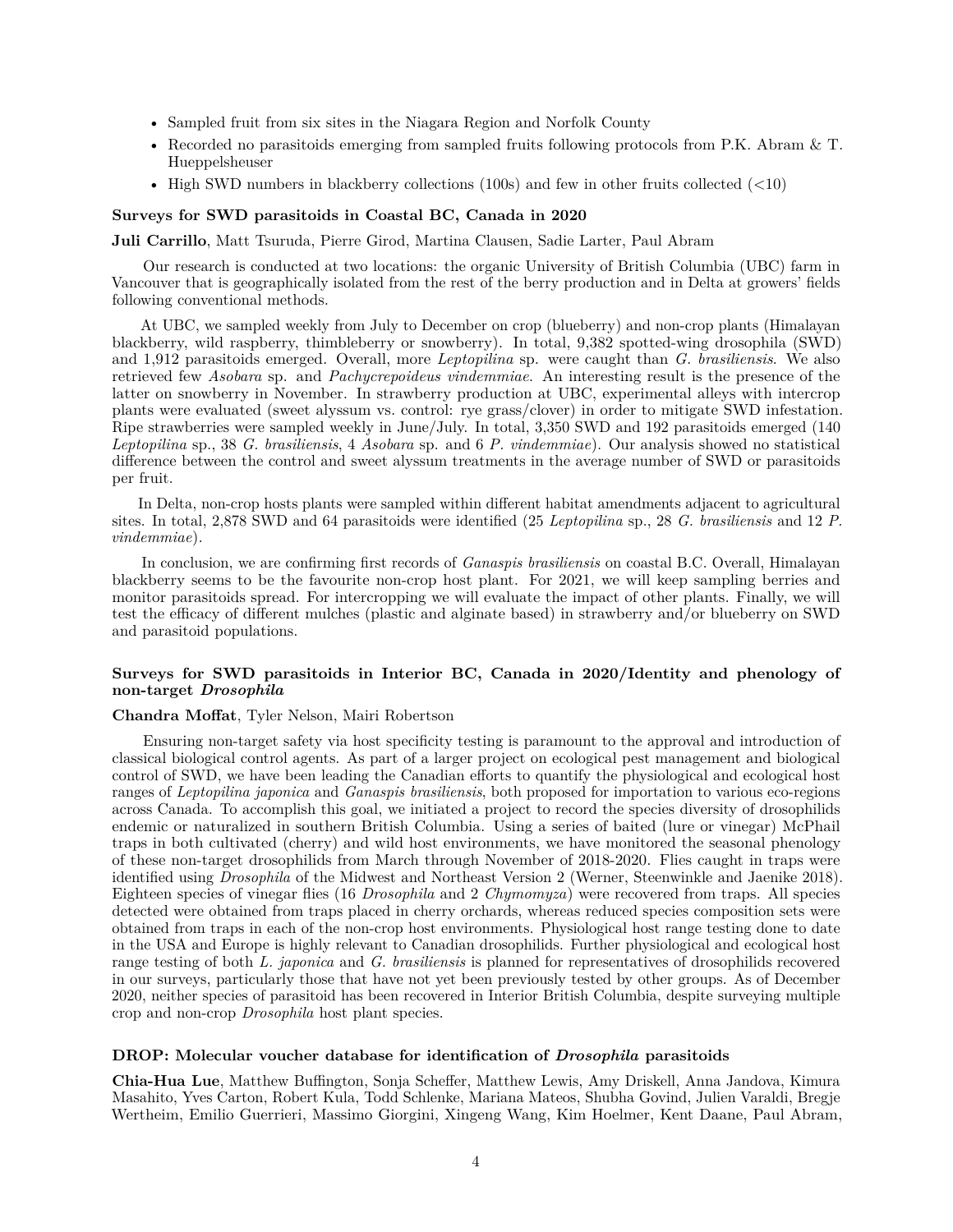Marylene Poirie, Frank Jiggins, Daniel W. Tracey, Jeremy S. Davis, Owen T. Lewis, Jeff Leips, Phillip P. A. Staniczenko, Jan Hrcek

Molecular identification is widely used as it can hugely speed-up biodiversity surveys and laboratory experiments. However, some groups of organisms cannot be reliably identified using general databases like GenBank or BOLD. Here we address this problem for parasitoids of *Drosophila*, a group of parasitic wasps which are well studied but whose diversity is severely underestimated. We introduce a new curated molecular reference database for *Drosophila* **p**arasitoids (DROP), where sequences are linked to voucher specimens, and the voucher specimens are identified by taxonomists ( <https://github.com/janhrcek/DROP/> ). To initiate DROP, we curated 876 vouchers, 540 DNA sequences, 16 genomes, and 4 transcriptomes and from 113 described *Drosophila* parasitoid species, 69 provisional species, and 147 laboratory strains. Additionally, we provide an updated catalogue of *Drosophila* parasitoid species as a taxonomic reference for the research community. We expect that our effort will catalyze research using this practical model system by allowing reliable molecular identification and improving cross-referencing between individual studies. Our study can also serve as an example for researchers experiencing similar problems with molecular identification of organisms they study.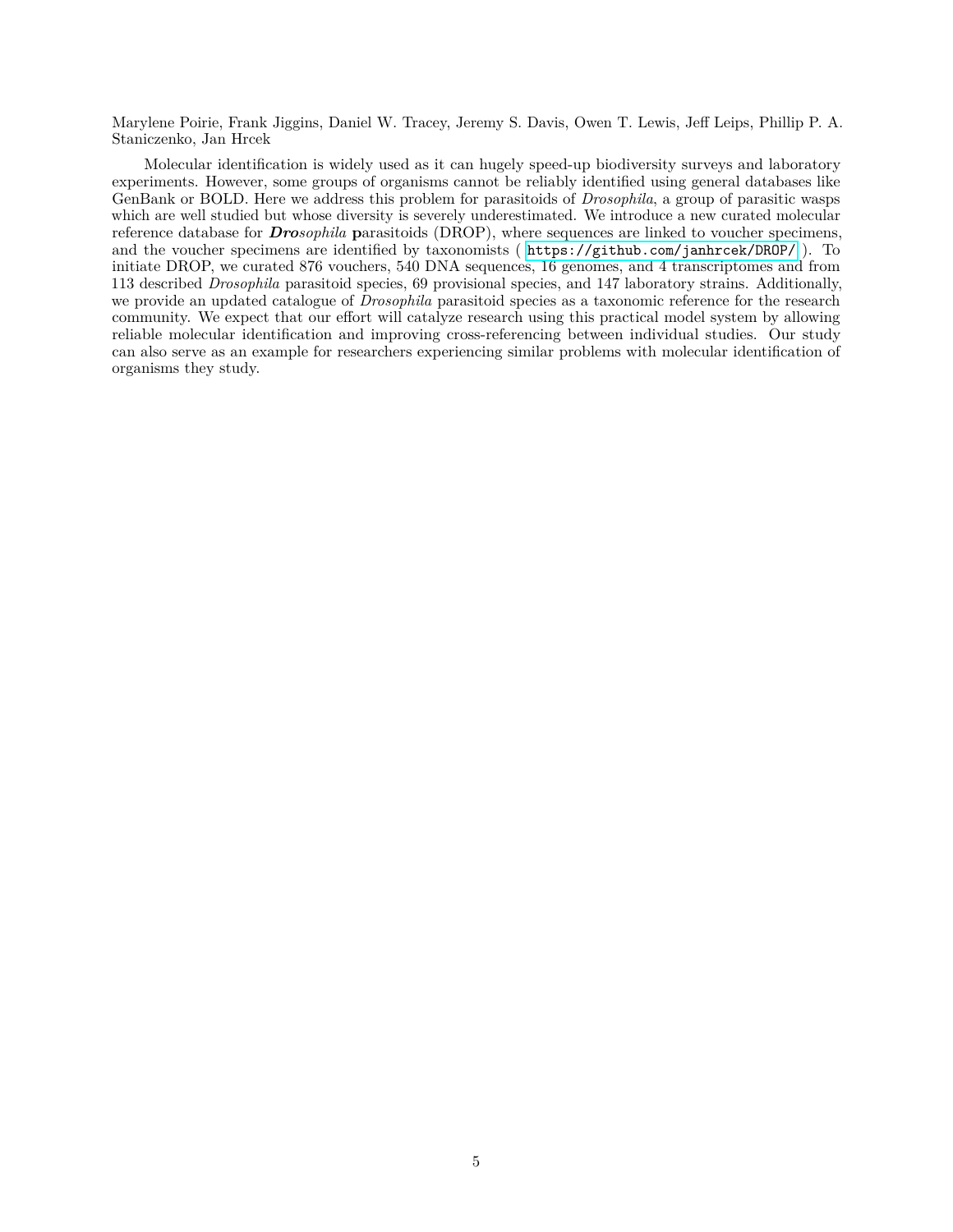## **2.2 Day 2 – December 10, 2020**

## **Surveys for SWD parasitoids in Michigan and experimental evolution on native parasitoids**

**Marianna Szucs**, Shelley Linder, Rufus Isaacs, Benjamin J.M. Jarrett

We are in an era where the number of invasive species is steadily increasing while simultaneously classical biological control introductions are decreasing due to increasing regulations and costs. These trends are unlikely to change, and thus alternative methods need to be developed to control invasive pests that are safe, sustainable and publicly accepted. Native natural enemies represent a potential alternative as they often try to adopt invasive species but typically have low success rates on them. Laboratory selection can be used to speed up evolution and improve the performance of native parasitoids on exotic species within a few generations. We have started assessing the potential of experimental evolution to increase the virulence of native parasitoids on spotted-wing drosophila (*Drosophila suzukii*). The larval parasitoid, *Leptopilina heterotoma* was not able to develop, while two pupal parasitoids *Pachycrepoideus vindemmiae* and *Trichopria drosophilae* were successful at parasitizing spotted-wing drosophila and they showed increases in virulence just after three generations of selection. If this approach proves successful for multiple parasitoid species, it could provide a safe and effective alternative or complimentary method to classical biological control.

## **Releases of** *Muscidifurax* **and** *Pachycrepoideus* **in Oregon**

## **Jana Lee**

In 2019-20, augmentative releases were tested in caneberry hoop houses, and wild Himalayan borders with four control and four release plots. *Pachycrepoides vindemiae* were released weekly and reared on site in a banker system with 'augmentorium boxes'. In 2020, *P. vindemiae* was released initially with an augmentorium box, followed by two large releases of *Muscidifurax raptorellus*, a commercially available wasps for filth fly control. Parasitism was compared by percent parasitism of sentinel pupae, number of parasitized traps, and emergence of new wasps. In general, there was some indication of increased parasitism activity in release over control plots. However, there was no evidence of decreased infestation among sampled fruit nor presence of adult SWD in baited traps.

#### **The potential for enemy risk effects to play a role in biological control of SWD**

#### **Michael Culshaw-Maurer**

Enemy-risk effects, often referred to as non-consumptive effects (NCEs), are an important concept in natural enemy ecology, but their significance has had little impact on the conceptual underpinning or practice of biological control. I begin by presenting a brief overview of enemy-risk effects, including their potential interactions with biological control systems, then move to a conceptual overview of varying levels of enemy-risk effects, including a discussion of terminology frequently used in different areas of the literature. I then outline a key biological control example using *Pseudacteon* phorid flies to control fire ant populations, and extend this case study to the topic of evaluating biological control agents and methods that capture or don't capture enemy-risk effects. Finally, I present a number of possible enemy-risk effects in the SWD system, including both within-fruit, within-crop, and between-crop dynamics. The SWD system includes a wide array of spatial and temporal scales on which enemy-risk effects may occur, presenting an exciting opportunity to incorporate risk effects into the framework of an emerging biocontrol program.

#### **Preliminary evidence for enemy risk effects on SWD from** *Leptopilina japonica*

#### **Jade Sherwood**, Paul Abram

In biological control, success is often linked to direct consumption of hosts. However, there are other impacts of natural enemies on hosts, such as enemy risk effects, that are not as widely studied. Past studies of *Drosophila*-larval parasitoid associations have shown that artificial chemical washes from *Leptopilina* sp. parasitoids induced adult and larval avoidance behavior in *Drosophila* species, but have not conducted more realistic tests of exposure to cues from live male and female parasitoids. In a home laboratory, we found that *D. suzukii* avoided settling on food substrate previously exposed to live male and female *L. japonica*, but only at times of the day corresponding with peak *D. suzukii* activity levels. Additionally, there was subsequently lower *D. suzukii* adult emergence from parasitoid-exposed substrate, suggesting that flies avoided laying eggs in substrate that had previously been exposed to parasitoids. Interestingly, both male and female *L. japonica* parasitoids induced avoidance responses in *D. suzukii* and reduced the number of eggs they laid, indicating